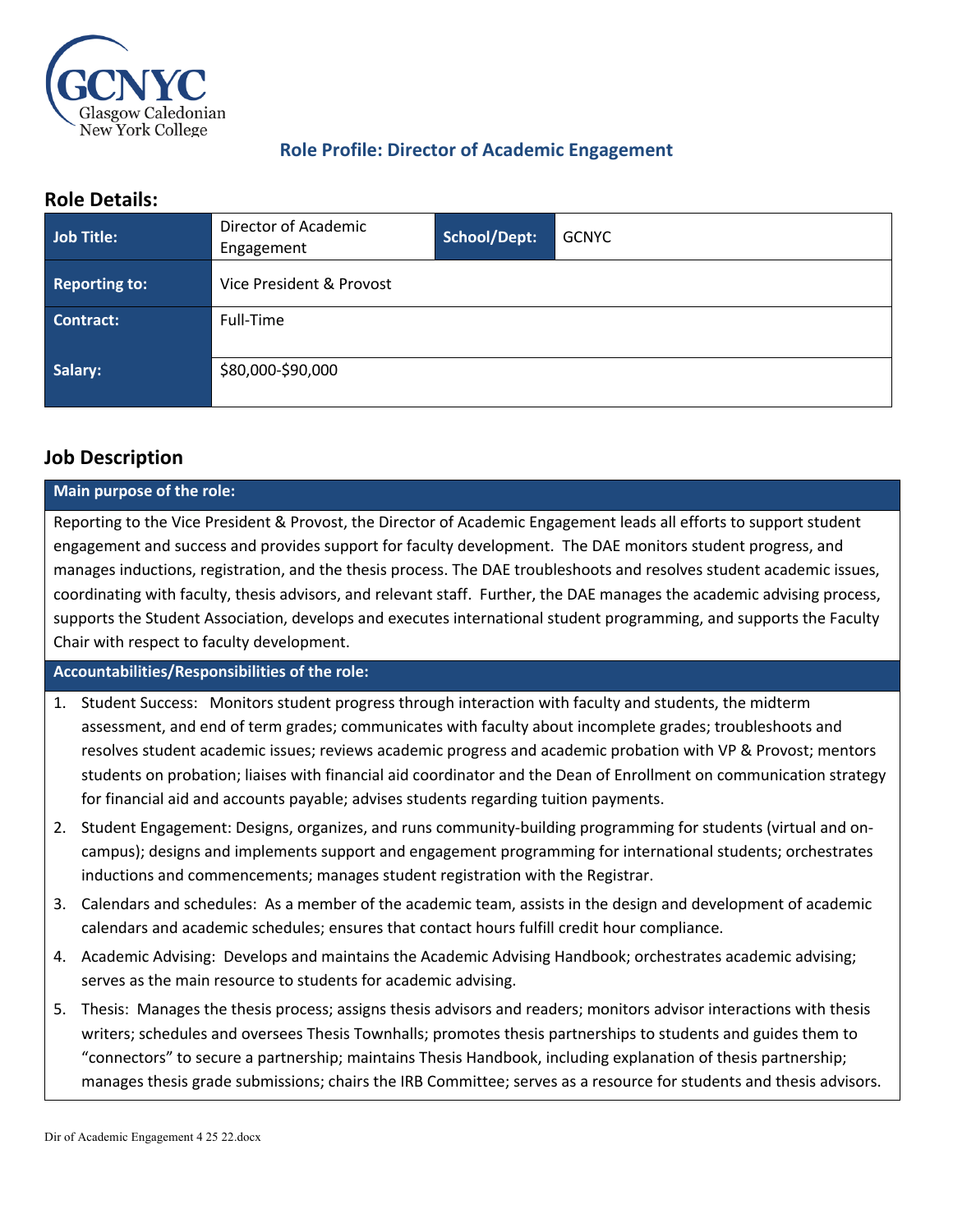- 6. Faculty coordination: Communicates with faculty regarding credit-hour requirements and other trimester policies; organizes class observations; works with the VP & Provost to run monthly faculty meetings and to assign trimester classes to faculty.
- 7. Library Services: Liaises with GCU Library to offer workshops and ensure that the Library resources meet the needs of the students.
- 8. Committees and organizations: Supports the Student Association; member of the Academic Board. As appropriate and directed by the VP & Provost, serves on ad hoc and standing committees and boards.
- 9. Other duties as assigned by Provost.

### **Person Specification**

| <b>Expected Criteria</b>                                                                                                                                                                                                                                                                                                                                                                                                                                                                                                                                                                                                                                                                                                                                                                                                                                                                                                                                                                                                                                                        | <b>Assessment Method</b>                                                                                           |
|---------------------------------------------------------------------------------------------------------------------------------------------------------------------------------------------------------------------------------------------------------------------------------------------------------------------------------------------------------------------------------------------------------------------------------------------------------------------------------------------------------------------------------------------------------------------------------------------------------------------------------------------------------------------------------------------------------------------------------------------------------------------------------------------------------------------------------------------------------------------------------------------------------------------------------------------------------------------------------------------------------------------------------------------------------------------------------|--------------------------------------------------------------------------------------------------------------------|
| Input expected criteria under the following headings and denote<br>whether it is $E$ - Essential or $D$ – Desirable                                                                                                                                                                                                                                                                                                                                                                                                                                                                                                                                                                                                                                                                                                                                                                                                                                                                                                                                                             | <b>Please identify which method of assessment</b><br>will be most appropriate measure of criteria<br>for the role. |
| <b>Education &amp; Professional Qualifications</b>                                                                                                                                                                                                                                                                                                                                                                                                                                                                                                                                                                                                                                                                                                                                                                                                                                                                                                                                                                                                                              |                                                                                                                    |
| Master's Degree (E)<br>Ph.D. (D)                                                                                                                                                                                                                                                                                                                                                                                                                                                                                                                                                                                                                                                                                                                                                                                                                                                                                                                                                                                                                                                | Application; transcripts                                                                                           |
| <b>Skills, Knowledge &amp; Experience</b>                                                                                                                                                                                                                                                                                                                                                                                                                                                                                                                                                                                                                                                                                                                                                                                                                                                                                                                                                                                                                                       | <b>Assessment Method</b>                                                                                           |
| Excellent oral, written and listening skills (E)<br>Strong organizational and interpersonal skills (E)<br>$\bullet$<br>Experience in working with a diverse population of students in an<br>educational setting (E)<br>Experience working in an instructional capacity or student support<br>$\bullet$<br>capacity in an educational setting (E)<br>Experience mentoring adult graduate students in an educational<br>$\bullet$<br>setting (D)<br>Experience in working with international students (E)<br>$\bullet$<br>Demonstrated ability to develop and maintain productive and<br>$\bullet$<br>constructive working relationships with a diverse range of<br>stakeholders across campus and in community (E)<br>Demonstrated ability to work effectively as member of a team (E)<br>$\bullet$<br>Experience supervising master's level theses/dissertations (D)<br>$\bullet$<br>Proficiency with standard productivity software (e.g, MS Office<br>$\bullet$<br>including Word, Excel, Powerpoint, and Sharepoint) (E)<br>Proficiency with Learning Management Systems (D) | Application form, Interview and evidence<br>of teaching and mentoring experience;<br>references                    |